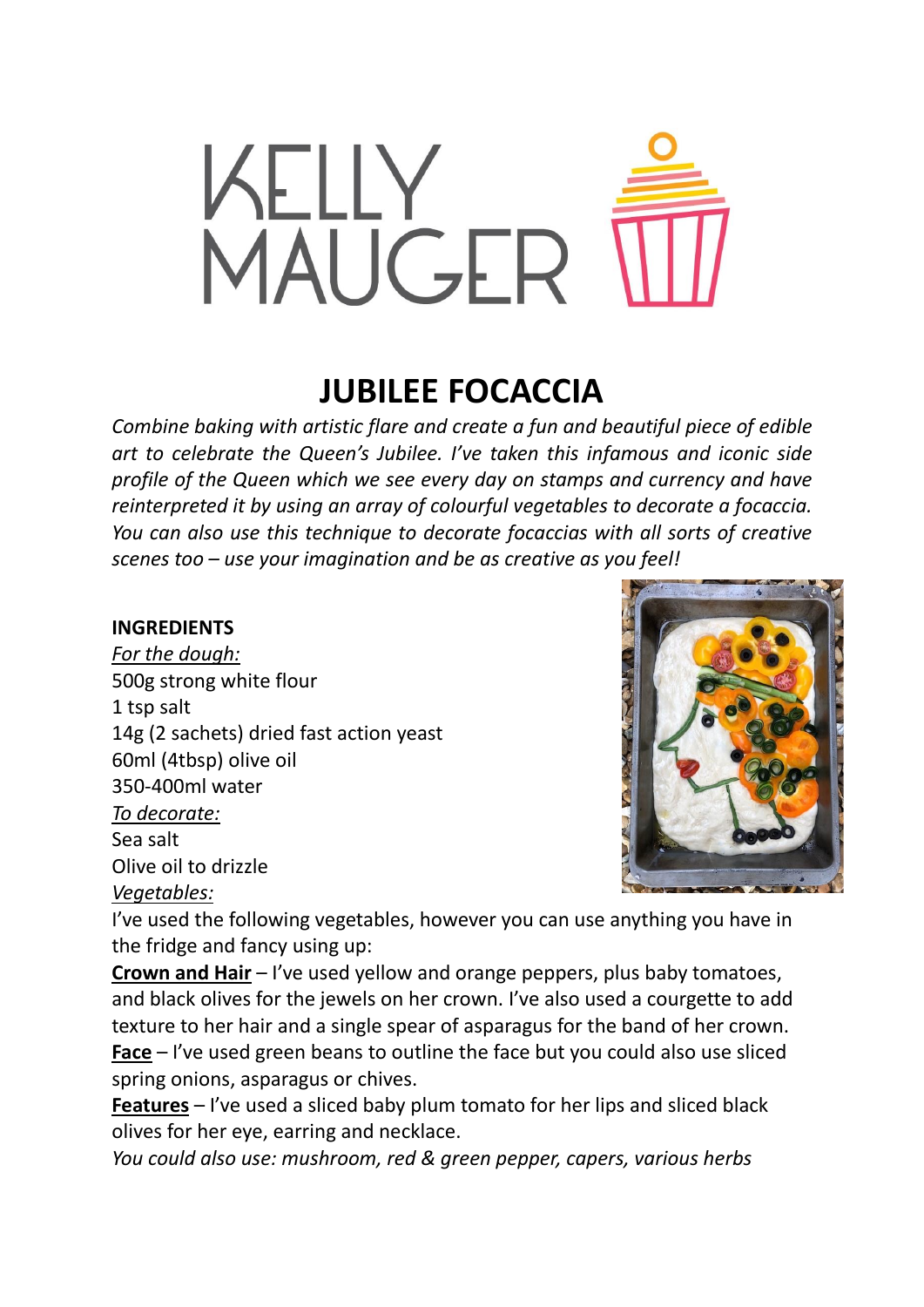## **EQUIPMENT**

Mixing bowl Dough scraper Tea towel or clingfilm Pastry brush Kitchen roll Large baking tray/tin

## **METHOD**

- Place flour, salt, yeast and olive oil in a bowl and gradually add the water to make a dough. Knead for around 5 minutes and grease the inside of the bowl with a little olive oil. Cover the bowl with a damp tea towel or clingfilm and leave to rise in a warm place until doubled in size (approx. 60-120 mins)
- Grease a large baking tray/tin with olive oil and tip out the dough and stretch and press into the baking tray to fill the tin.
- Drizzle a thin layer of olive oil over the dough and poke dimples into the top of the dough with dough with a finger. Cover with a damp tea towel or cling film and leave to rise for approx. 30-60 minutes.
- If needed brush with a little extra olive oil and arrange your selection of vegetables to make your image of the Queen:
	- Start with the outline of the face. I've used green beans to outline the face but you could also use sliced spring onions, asparagus or chives.
	- Cut slices of peppers to make the crown and hair. I've used predominantly sliced yellow and orange peppers, plus sliced baby tomatoes, and sliced olives for the jewels on her crown.
	- Using a vegetable peeler I ribbonned thin slices of courgette and rolled it to add texture to her hair. A single spear of asparagus has been used for the band of her crown.
	- I've used a sliced baby plum tomato for her lips and sliced black olives for her eye, earring and necklace.
	- Don't be afraid to slice your vegetables up to get better angles and shapes for certain features. If you are using lots of tomatoes, you may wish to place the slices on kitchen roll and dab gently to remove any excess liquid. Use any veg that you wish, be creative, this is your work of edible art!
- Sprinkle with sea salt and bake at 200C/180C fan/gas mark 7 for approx 20-30 minutes. The focaccia is cooked when it sounds hollow when tapped.
- Remove from oven and drizzle with more olive oil if desired.
- Leave to cool slightly and enjoy! *Best eaten on the day it is made but can be consumed for up to 3 days if kept airtight.*